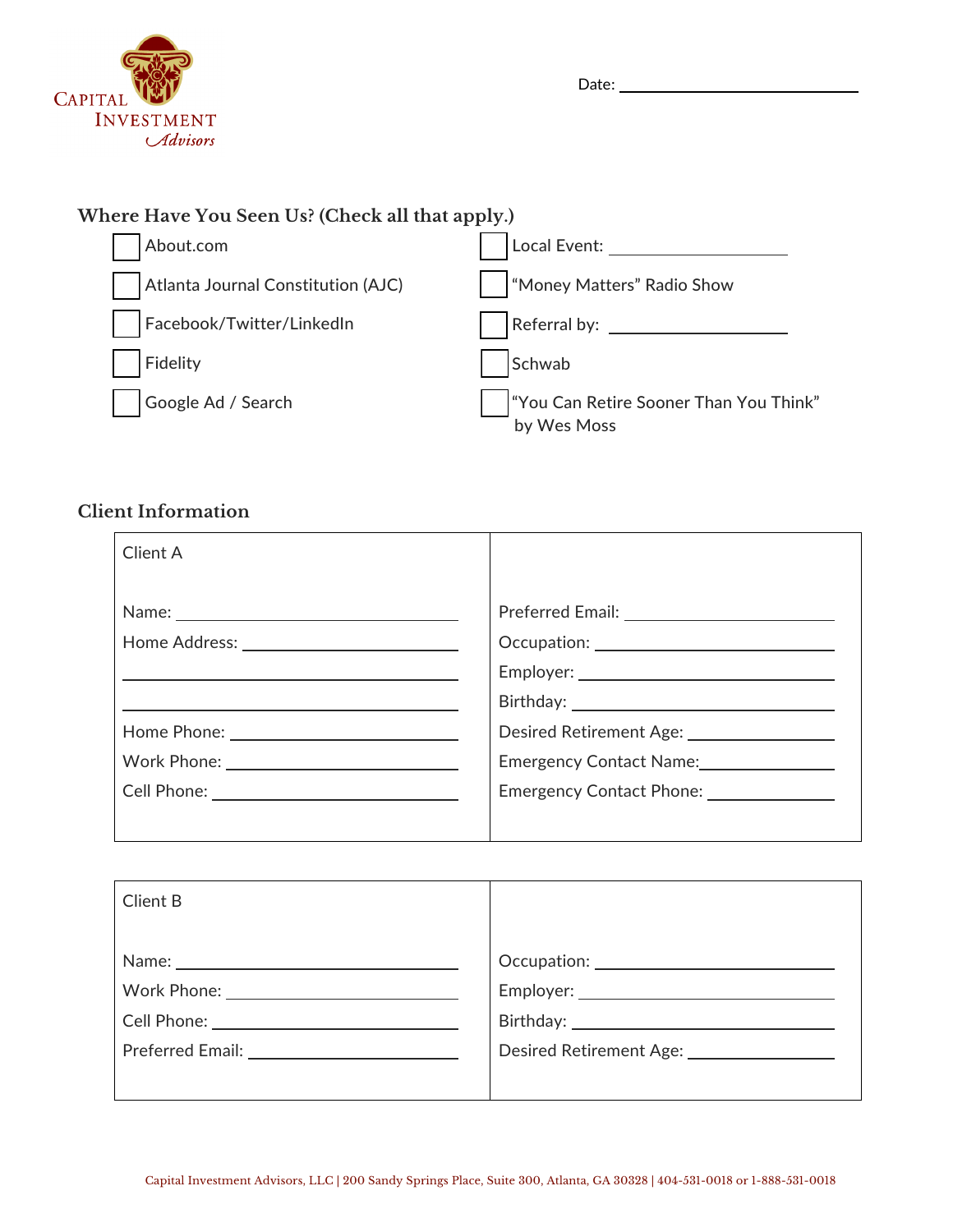

| Children: | Age: |
|-----------|------|
|           |      |
|           |      |
|           |      |
|           |      |

#### **Income**

|                        | Client A | <b>Client B</b> | <b>Totals</b> |
|------------------------|----------|-----------------|---------------|
| Salary                 |          |                 |               |
| Pension                |          |                 |               |
| <b>Social Security</b> |          |                 |               |
| Other                  |          |                 |               |
|                        |          | Total Income:   |               |

### **Retirement Income**

Estimated monthly needs:

Monthly retirement income:

Shortfall/Surplus: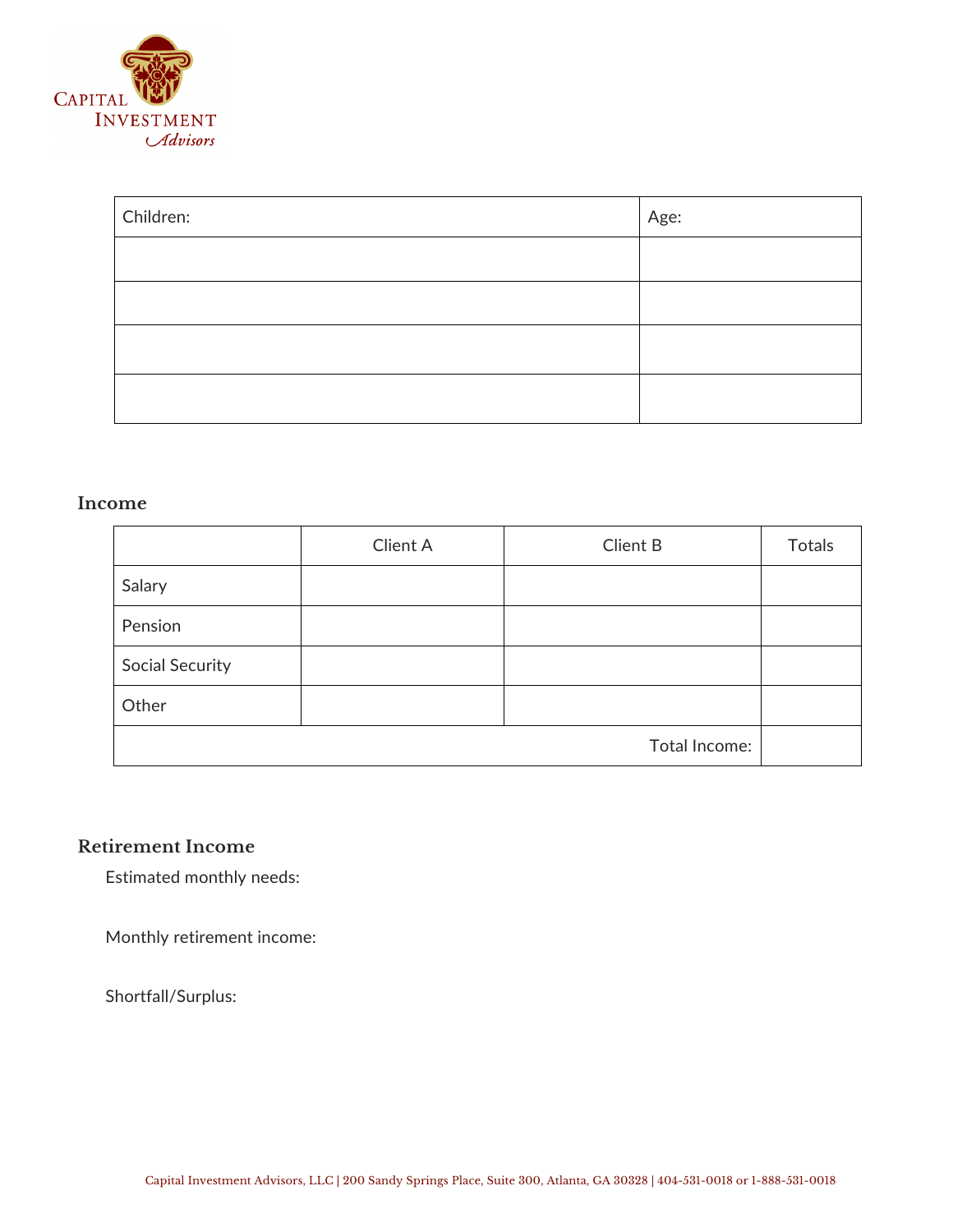

## **Goals and Objectives**

### **Real Estate**

Primary Residence:

Other:

#### **Debt**

Credit Card:

Auto:

Home Equity:

Other:

## **Estate Plans**

Wills:

Trusts:

Power of Attorney: